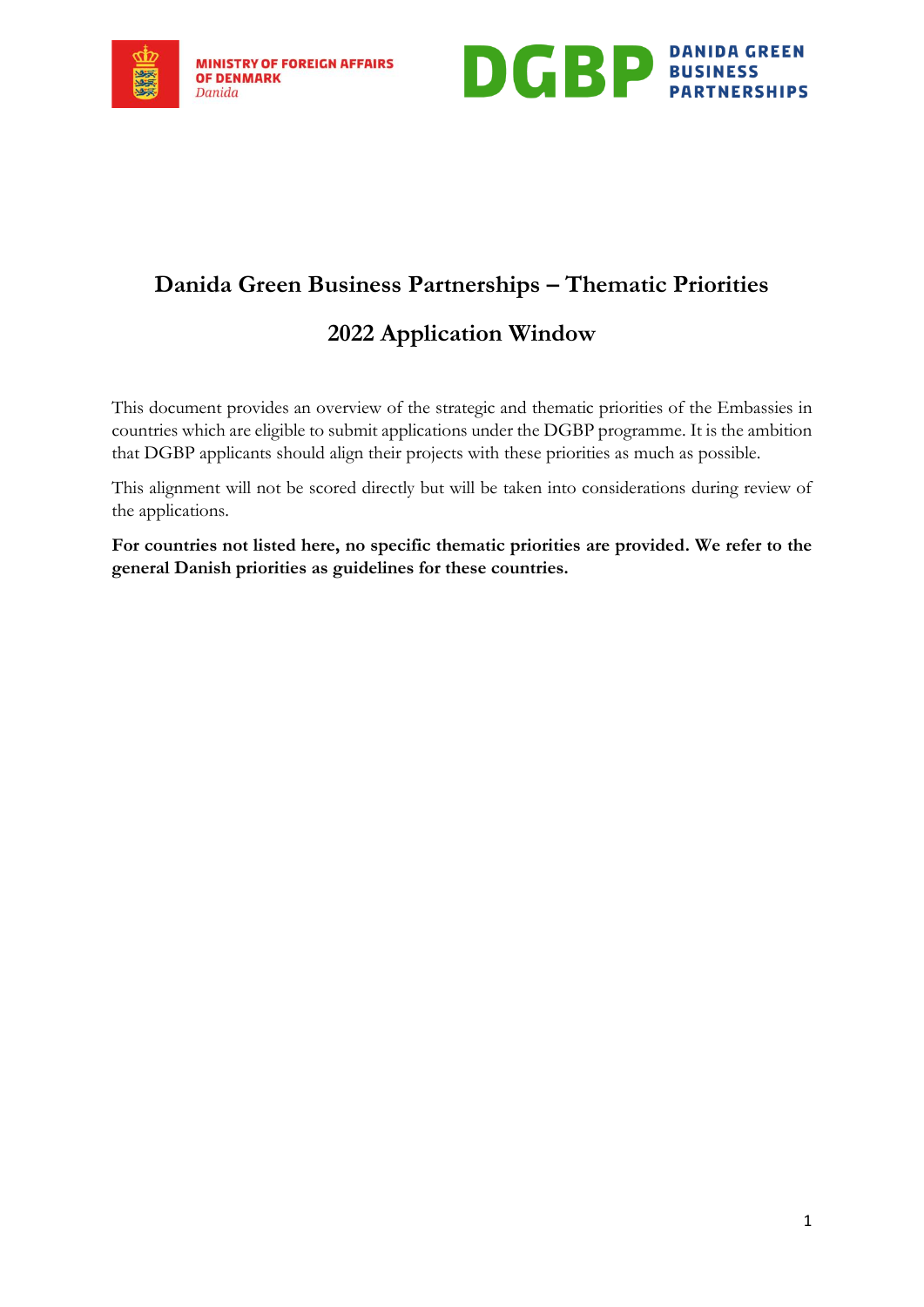



## **Table of Content**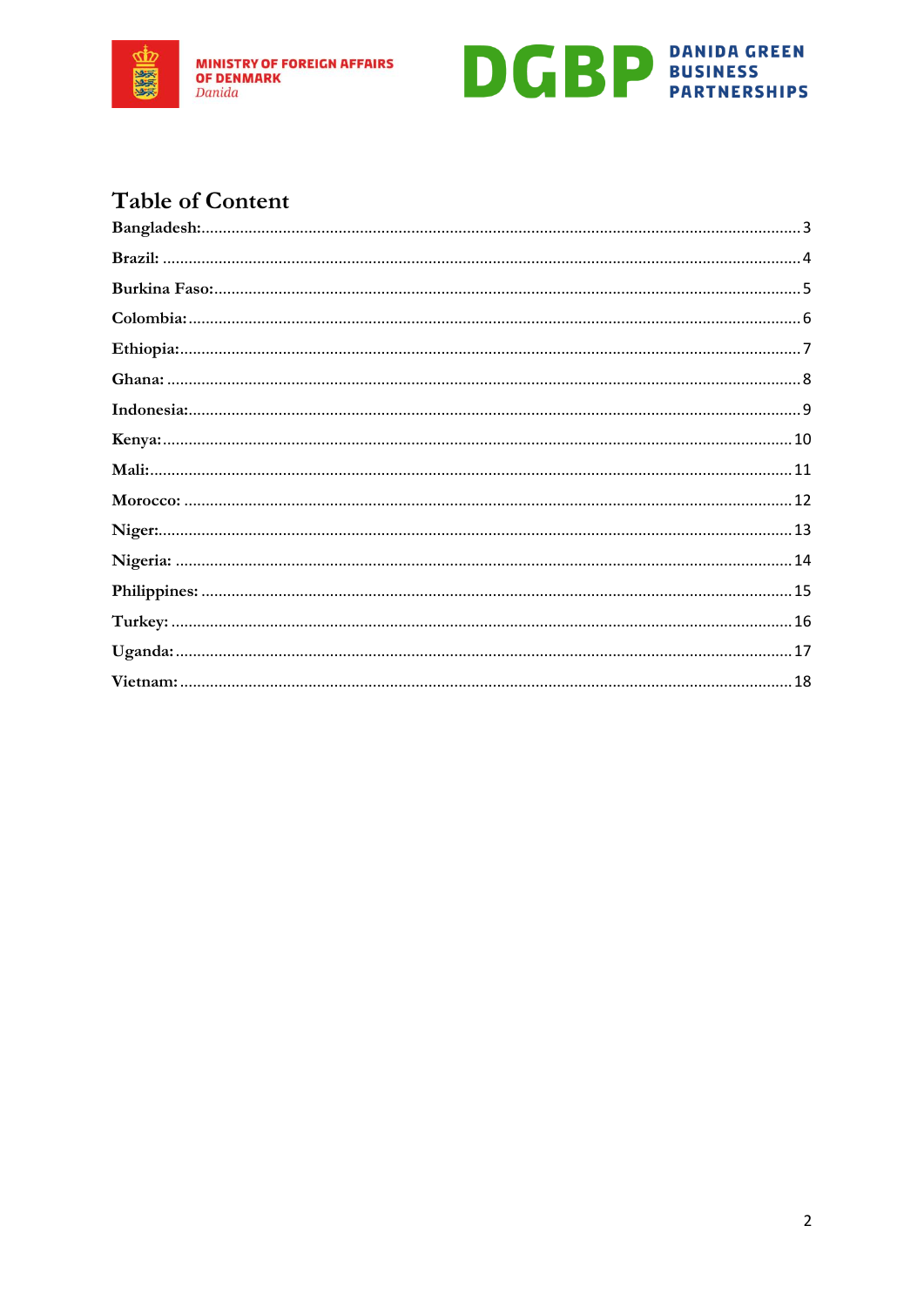



<span id="page-2-0"></span>

| Bangladesh:                                                                                               |                         |
|-----------------------------------------------------------------------------------------------------------|-------------------------|
| <b>Thematic areas</b>                                                                                     | <b>Embassy interest</b> |
| Sustainable food production, agriculture, fisheries and other                                             |                         |
| natural-resource management                                                                               |                         |
| Prevention of food loss and food waste                                                                    | X                       |
| Climate-smart agriculture and sustainable food systems                                                    | $\mathbf X$             |
| Promote agro-organic cultivation methods                                                                  | $\mathbf X$             |
| Eco friendly alternative crops                                                                            | $\mathbf X$             |
| Climate resilient crops                                                                                   | $\mathbf X$             |
| Sustainable forest management                                                                             |                         |
| Food production and other production that reduces the pressure on<br>ecosystems and enhances biodiversity | $\mathbf X$             |
| Sustainable management of sea resources                                                                   |                         |
| Sustainable forest management                                                                             | $\mathbf X$             |
| Reduction of desertification and land degradation                                                         | $\mathbf X$             |
| Protection of water bodies and other                                                                      | $\mathbf X$             |
| Natural resources management and production that preserves                                                | $\mathbf X$             |
| biodiversity and restores ecosystems                                                                      |                         |
| Responsible aquaculture                                                                                   | $\mathbf X$             |
| Promoting ecosystem management & restoration for improved                                                 | $\mathbf X$             |
| livelihoods                                                                                               |                         |
| Production and consumption (circular economy)                                                             |                         |
| Technologies and business models for increased resource                                                   | $\mathbf X$             |
| productivity                                                                                              |                         |
| Sustainable tourism                                                                                       |                         |
| Measures to suppress or reduce pollution in land, water and air                                           | $\mathbf X$             |
| Cleaner production processes                                                                              | $\mathbf X$             |
| Sustainable transport systems                                                                             | $\mathbf X$             |
| Reducing the carbon footprint of value chains and rural producers                                         | $\overline{\mathbf{X}}$ |
| Optimal use of residual agricultural, industrial and municipal waste                                      | $\bf{X}$                |
| <b>Energy services</b>                                                                                    |                         |
| Increased energy efficiency                                                                               | $\mathbf X$             |
| Renewable energy production and use                                                                       | $\mathbf X$             |
| <b>Water services</b>                                                                                     |                         |
| Sustainable water resources management                                                                    | $\mathbf X$             |
| Sustainable waste water management and reuse                                                              | $\mathbf X$             |
| Climate smart water infrastructure for supply and sanitation                                              | $\mathbf X$             |
| Enabling business models and technologies                                                                 |                         |
| Climate finance                                                                                           | X                       |
| Information systems and technologies                                                                      | $\mathbf X$             |
| Other thematic areas:                                                                                     |                         |
|                                                                                                           |                         |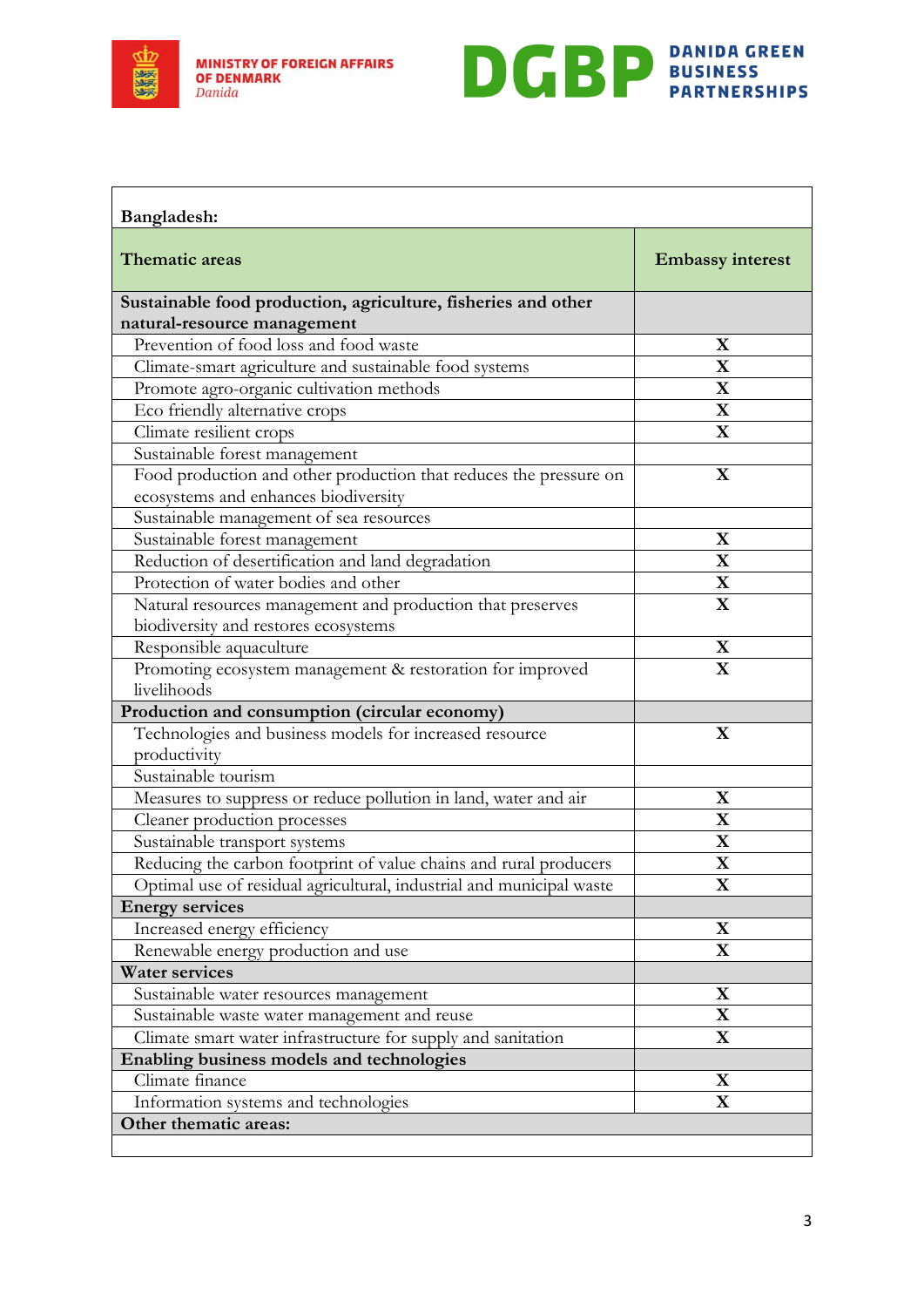



<span id="page-3-0"></span>

| Brazil:                                                               |                         |
|-----------------------------------------------------------------------|-------------------------|
| <b>Thematic areas</b>                                                 | <b>Embassy interest</b> |
| Sustainable food production, agriculture, fisheries and other         |                         |
| natural-resource management<br>Prevention of food loss and food waste | X                       |
|                                                                       | $\mathbf X$             |
| Climate-smart agriculture and sustainable food systems                |                         |
| Promote agro-organic cultivation methods                              |                         |
| Eco friendly alternative crops                                        |                         |
| Climate resilient crops                                               |                         |
| Sustainable forest management                                         | $\mathbf X$             |
| Food production and other production that reduces the pressure on     |                         |
| ecosystems and enhances biodiversity                                  |                         |
| Sustainable management of sea resources                               |                         |
| Sustainable forest management                                         |                         |
| Reduction of desertification and land degradation                     |                         |
| Protection of water bodies and other                                  |                         |
| Natural resources management and production that preserves            | $\mathbf X$             |
| biodiversity and restores ecosystems                                  |                         |
| Responsible aquaculture                                               |                         |
| Promoting ecosystem management & restoration for improved             | $\mathbf X$             |
| livelihoods                                                           |                         |
| Production and consumption (circular economy)                         |                         |
| Technologies and business models for increased resource               |                         |
| productivity                                                          |                         |
| Sustainable tourism                                                   |                         |
| Measures to suppress or reduce pollution in land, water and air       |                         |
| Cleaner production processes                                          |                         |
| Sustainable transport systems                                         |                         |
| Reducing the carbon footprint of value chains and rural producers     | $\mathbf X$             |
| Optimal use of residual agricultural, industrial and municipal waste  | $\bf{X}$                |
| <b>Energy services</b>                                                |                         |
| Increased energy efficiency                                           | $\mathbf X$             |
| Renewable energy production and use                                   | $\mathbf X$             |
| <b>Water services</b>                                                 |                         |
| Sustainable water resources management                                |                         |
| Sustainable waste water management and reuse                          | X                       |
| Climate smart water infrastructure for supply and sanitation          |                         |
| Enabling business models and technologies                             |                         |
| Climate finance                                                       | X                       |
| Information systems and technologies                                  | $\mathbf X$             |
| Other thematic areas:                                                 |                         |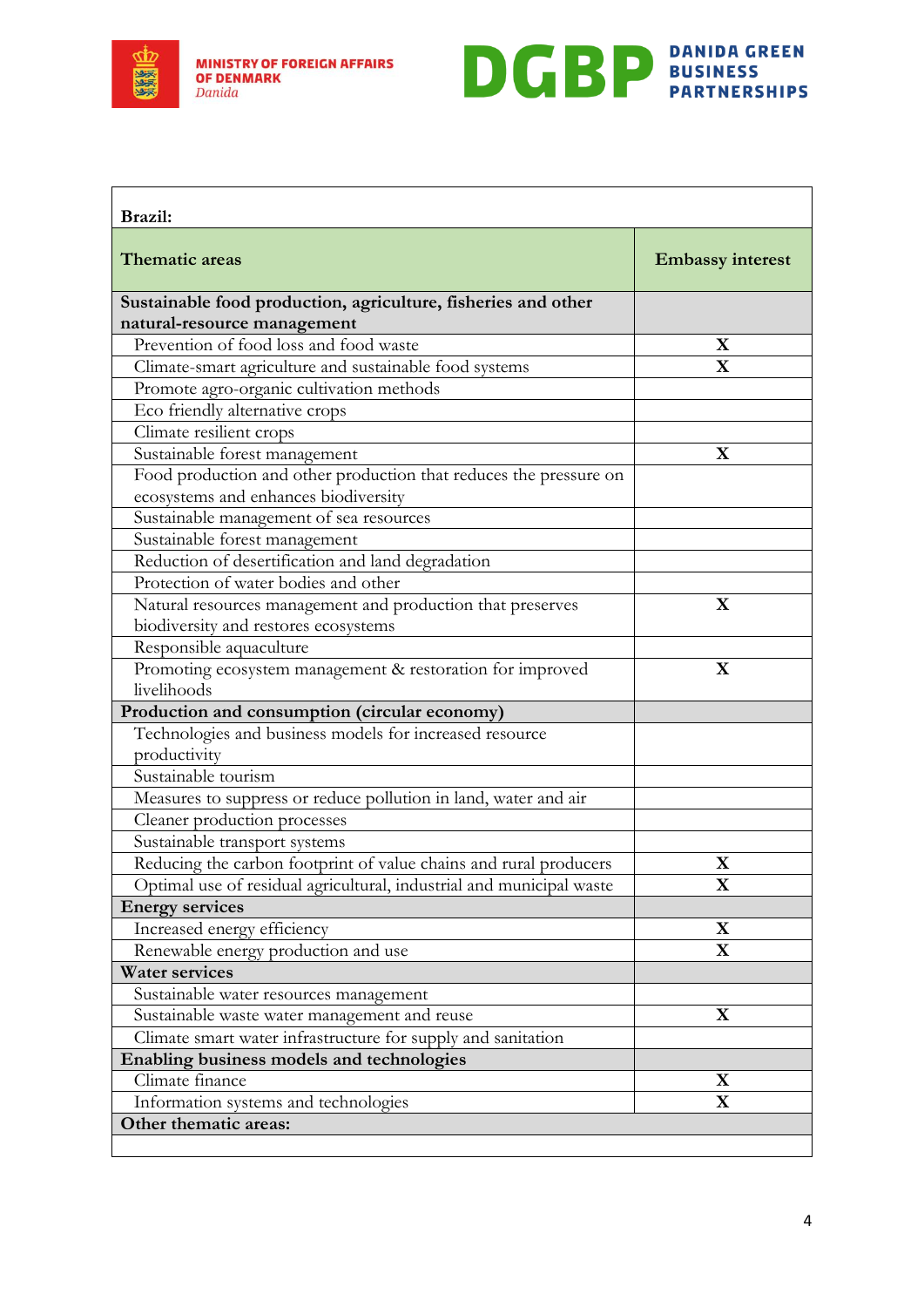



<span id="page-4-0"></span>

| <b>Burkina Faso:</b>                                                 |                         |
|----------------------------------------------------------------------|-------------------------|
| Thematic areas                                                       | <b>Embassy interest</b> |
| Sustainable food production, agriculture, fisheries and other        |                         |
| natural-resource management                                          |                         |
| Prevention of food loss and food waste                               | X                       |
| Climate-smart agriculture and sustainable food systems               |                         |
| Promote agro-organic cultivation methods                             |                         |
| Eco friendly alternative crops                                       | $\mathbf X$             |
| Climate resilient crops                                              |                         |
| Sustainable forest management                                        |                         |
| Food production and other production that reduces the pressure on    |                         |
| ecosystems and enhances biodiversity                                 |                         |
| Sustainable management of sea resources                              |                         |
| Sustainable forest management                                        |                         |
| Reduction of desertification and land degradation                    | $\mathbf X$             |
| Protection of water bodies and other                                 | $\mathbf X$             |
| Natural resources management and production that preserves           |                         |
| biodiversity and restores ecosystems                                 |                         |
| Responsible aquaculture                                              |                         |
| Promoting ecosystem management & restoration for improved            |                         |
| livelihoods                                                          |                         |
| Production and consumption (circular economy)                        |                         |
| Technologies and business models for increased resource              |                         |
| productivity                                                         |                         |
| Sustainable tourism                                                  |                         |
| Measures to suppress or reduce pollution in land, water and air      |                         |
| Cleaner production processes                                         |                         |
| Sustainable transport systems                                        |                         |
| Reducing the carbon footprint of value chains and rural producers    |                         |
| Optimal use of residual agricultural, industrial and municipal waste |                         |
| <b>Energy services</b>                                               |                         |
| Increased energy efficiency                                          |                         |
| Renewable energy production and use                                  | $\mathbf X$             |
| <b>Water services</b>                                                |                         |
| Sustainable water resources management                               | $\mathbf X$             |
| Sustainable waste water management and reuse                         | $\mathbf X$             |
| Climate smart water infrastructure for supply and sanitation         | $\mathbf X$             |
| Enabling business models and technologies                            |                         |
| Climate finance                                                      | $\mathbf X$             |
| Information systems and technologies                                 |                         |
| Other thematic areas:                                                |                         |
| Commercial climate adaptation                                        |                         |
|                                                                      |                         |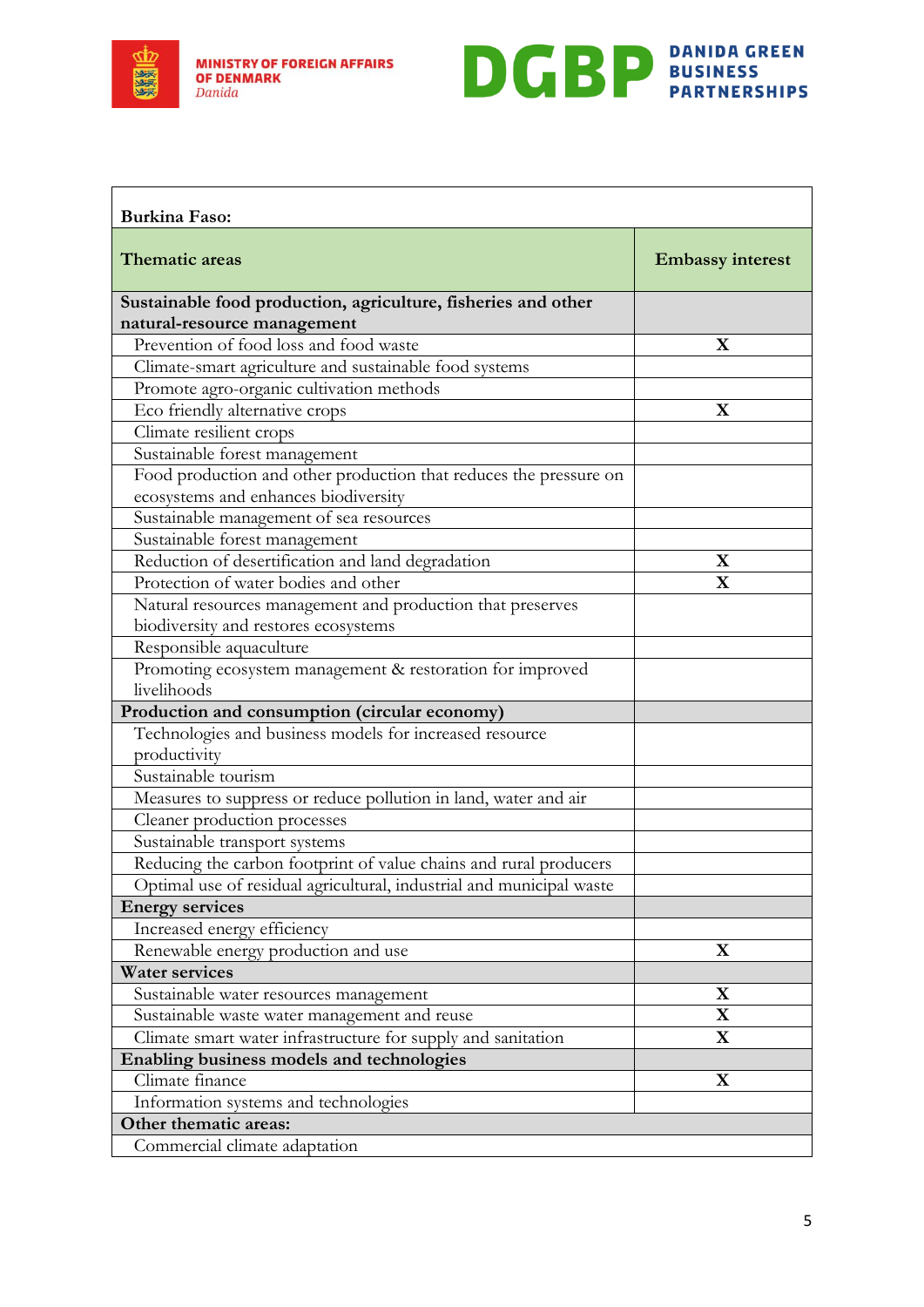



<span id="page-5-0"></span>

| Colombia:                                                            |                         |
|----------------------------------------------------------------------|-------------------------|
| Thematic areas                                                       | <b>Embassy interest</b> |
| Sustainable food production, agriculture, fisheries and other        |                         |
| natural-resource management                                          |                         |
| Prevention of food loss and food waste                               | X                       |
| Climate-smart agriculture and sustainable food systems               | $\mathbf X$             |
| Promote agro-organic cultivation methods                             |                         |
| Eco friendly alternative crops                                       |                         |
| Climate resilient crops                                              |                         |
| Sustainable forest management                                        | $\mathbf X$             |
| Food production and other production that reduces the pressure on    |                         |
| ecosystems and enhances biodiversity                                 |                         |
| Sustainable management of sea resources                              |                         |
| Sustainable forest management                                        |                         |
| Reduction of desertification and land degradation                    |                         |
| Protection of water bodies and other                                 |                         |
| Natural resources management and production that preserves           |                         |
| biodiversity and restores ecosystems                                 |                         |
| Responsible aquaculture                                              | $\mathbf X$             |
| Promoting ecosystem management & restoration for improved            |                         |
| livelihoods                                                          |                         |
| Production and consumption (circular economy)                        |                         |
| Technologies and business models for increased resource              |                         |
| productivity                                                         |                         |
| Sustainable tourism                                                  |                         |
| Measures to suppress or reduce pollution in land, water and air      |                         |
| Cleaner production processes                                         |                         |
| Sustainable transport systems                                        | X                       |
| Reducing the carbon footprint of value chains and rural producers    | $\mathbf X$             |
| Optimal use of residual agricultural, industrial and municipal waste | $\bf{X}$                |
| <b>Energy services</b>                                               |                         |
| Increased energy efficiency                                          | $\mathbf X$             |
| Renewable energy production and use                                  | $\mathbf X$             |
| <b>Water services</b>                                                |                         |
| Sustainable water resources management                               |                         |
| Sustainable waste water management and reuse                         | $\mathbf X$             |
| Climate smart water infrastructure for supply and sanitation         | $\mathbf X$             |
| Enabling business models and technologies                            |                         |
| Climate finance                                                      | X                       |
| Information systems and technologies                                 | $\mathbf X$             |
| Other thematic areas:                                                |                         |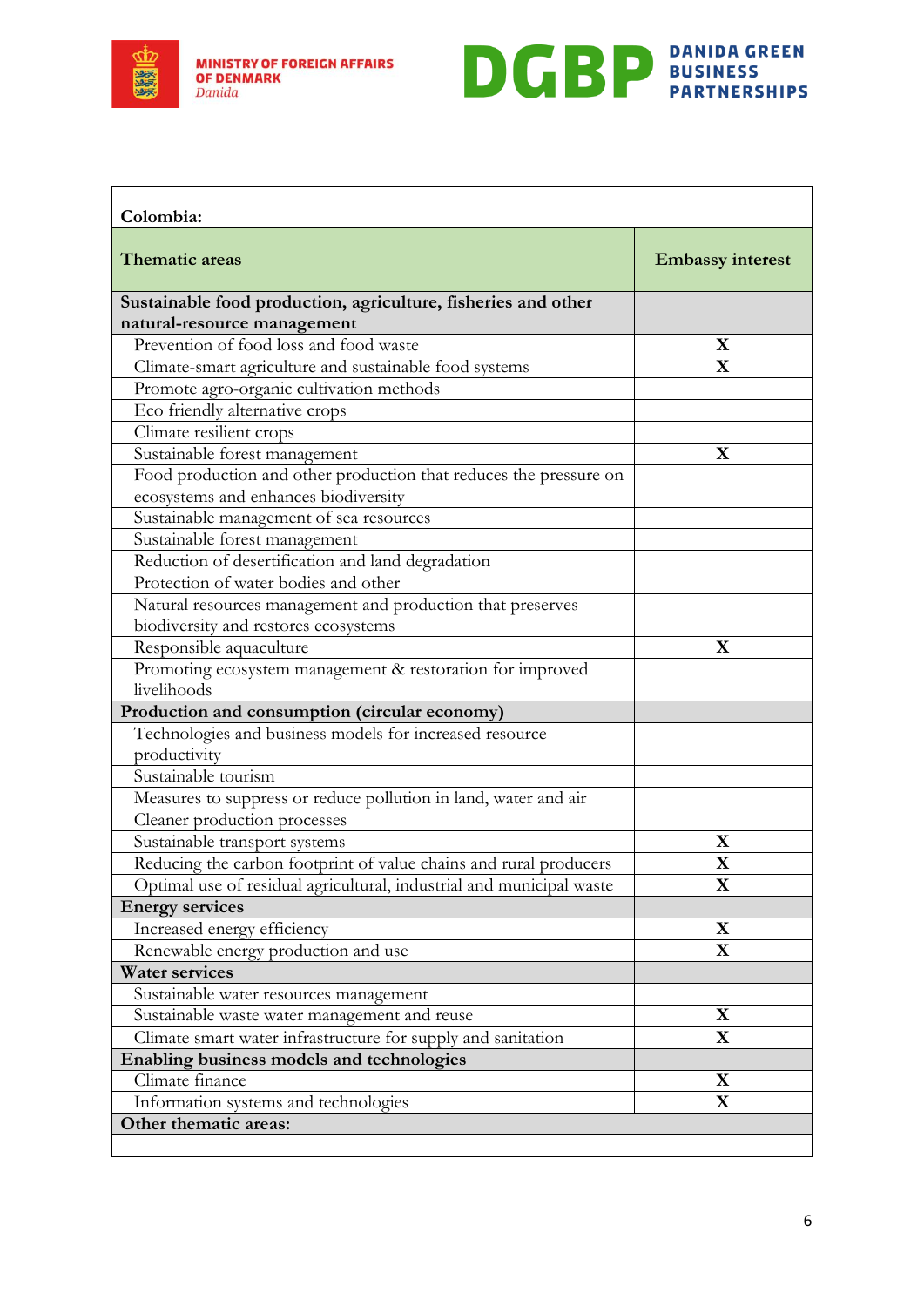



<span id="page-6-0"></span>

| Ethiopia:                                                                                                 |                         |
|-----------------------------------------------------------------------------------------------------------|-------------------------|
| <b>Thematic areas</b>                                                                                     | <b>Embassy interest</b> |
| Sustainable food production, agriculture, fisheries and other                                             |                         |
| natural-resource management                                                                               |                         |
| Prevention of food loss and food waste                                                                    | X                       |
| Climate-smart agriculture and sustainable food systems                                                    | $\mathbf X$             |
| Promote agro-organic cultivation methods                                                                  | $\overline{\mathbf{X}}$ |
| Eco friendly alternative crops                                                                            | $\mathbf X$             |
| Climate resilient crops                                                                                   | $\mathbf X$             |
| Sustainable forest management                                                                             | $\mathbf X$             |
| Food production and other production that reduces the pressure on<br>ecosystems and enhances biodiversity | $\mathbf X$             |
| Sustainable management of sea resources                                                                   | $\mathbf X$             |
| Sustainable forest management                                                                             | $\mathbf X$             |
| Reduction of desertification and land degradation                                                         | $\mathbf X$             |
| Protection of water bodies and other                                                                      | $\mathbf X$             |
| Natural resources management and production that preserves                                                | $\mathbf X$             |
| biodiversity and restores ecosystems                                                                      |                         |
| Responsible aquaculture                                                                                   |                         |
| Promoting ecosystem management & restoration for improved                                                 | X                       |
| livelihoods                                                                                               |                         |
| Production and consumption (circular economy)                                                             |                         |
| Technologies and business models for increased resource                                                   | X                       |
| productivity                                                                                              |                         |
| Sustainable tourism                                                                                       |                         |
| Measures to suppress or reduce pollution in land, water and air                                           | $\mathbf X$             |
| Cleaner production processes                                                                              | $\mathbf X$             |
| Sustainable transport systems                                                                             |                         |
| Reducing the carbon footprint of value chains and rural producers                                         | $\mathbf X$             |
| Optimal use of residual agricultural, industrial and municipal waste                                      | $\mathbf X$             |
| <b>Energy services</b>                                                                                    |                         |
| Increased energy efficiency                                                                               | $\mathbf X$             |
| Renewable energy production and use                                                                       | $\mathbf X$             |
| <b>Water services</b>                                                                                     |                         |
| Sustainable water resources management                                                                    | $\mathbf X$             |
| Sustainable waste water management and reuse                                                              | $\mathbf X$             |
| Climate smart water infrastructure for supply and sanitation                                              | $\mathbf X$             |
| Enabling business models and technologies                                                                 |                         |
| Climate finance                                                                                           | X                       |
| Information systems and technologies                                                                      | $\mathbf X$             |
| Other thematic areas:                                                                                     |                         |
| Climate insurances, Cold-chains and Irrigation                                                            |                         |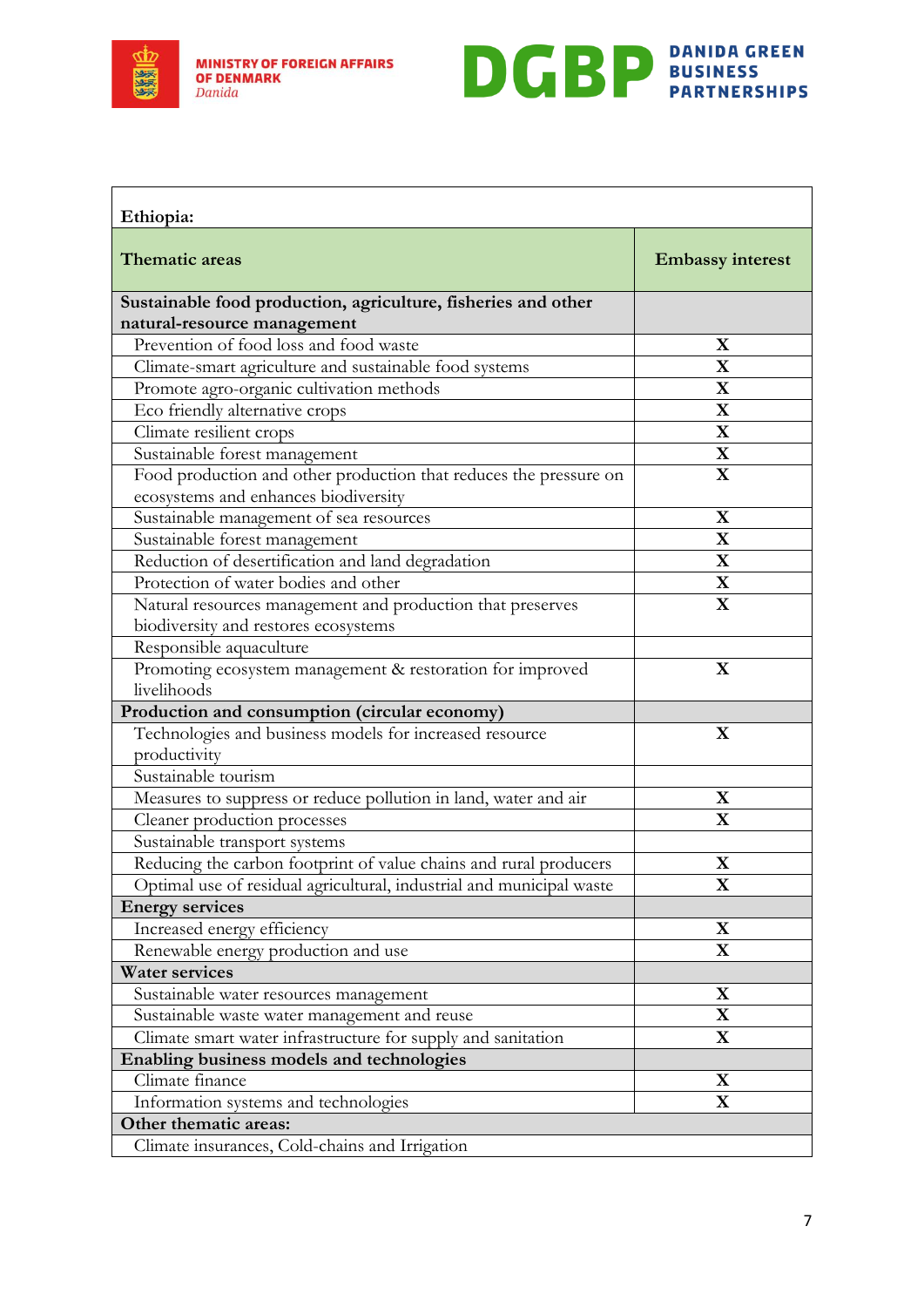



<span id="page-7-0"></span>

| Ghana:                                                                                       |                         |
|----------------------------------------------------------------------------------------------|-------------------------|
| Thematic areas                                                                               | <b>Embassy interest</b> |
| Sustainable food production, agriculture, fisheries and other<br>natural-resource management |                         |
| Prevention of food loss and food waste                                                       | X                       |
| Climate-smart agriculture and sustainable food systems                                       | $\mathbf X$             |
| Promote agro-organic cultivation methods                                                     | $\mathbf X$             |
| Eco friendly alternative crops                                                               | $\mathbf X$             |
| Climate resilient crops                                                                      | $\mathbf X$             |
| Sustainable forest management                                                                | $\mathbf X$             |
| Food production and other production that reduces the pressure on                            | $\mathbf X$             |
| ecosystems and enhances biodiversity                                                         |                         |
| Sustainable management of sea resources                                                      | $\mathbf X$             |
| Sustainable forest management                                                                | $\mathbf X$             |
| Reduction of desertification and land degradation                                            | $\mathbf X$             |
| Protection of water bodies and other                                                         | $\mathbf X$             |
| Natural resources management and production that preserves                                   | $\mathbf X$             |
| biodiversity and restores ecosystems                                                         |                         |
| Responsible aquaculture                                                                      | $\mathbf X$             |
| Promoting ecosystem management & restoration for improved                                    | $\overline{\mathbf{X}}$ |
| livelihoods                                                                                  |                         |
| Production and consumption (circular economy)                                                |                         |
| Technologies and business models for increased resource<br>productivity                      | $\mathbf X$             |
| Sustainable tourism                                                                          |                         |
| Measures to suppress or reduce pollution in land, water and air                              | X                       |
| Cleaner production processes                                                                 | $\mathbf X$             |
| Sustainable transport systems                                                                | $\mathbf X$             |
| Reducing the carbon footprint of value chains and rural producers                            |                         |
| Optimal use of residual agricultural, industrial and municipal waste                         | X                       |
| <b>Energy services</b>                                                                       |                         |
| Increased energy efficiency                                                                  | $\mathbf X$             |
| Renewable energy production and use                                                          | $\mathbf X$             |
| <b>Water services</b>                                                                        |                         |
| Sustainable water resources management                                                       | $\mathbf X$             |
| Sustainable waste water management and reuse                                                 | $\mathbf X$             |
| Climate smart water infrastructure for supply and sanitation                                 | $\mathbf X$             |
| Enabling business models and technologies                                                    |                         |
| Climate finance                                                                              |                         |
| Information systems and technologies                                                         | $\mathbf X$             |
| Other thematic areas:                                                                        |                         |
| Fintech for inclusive economic growth                                                        |                         |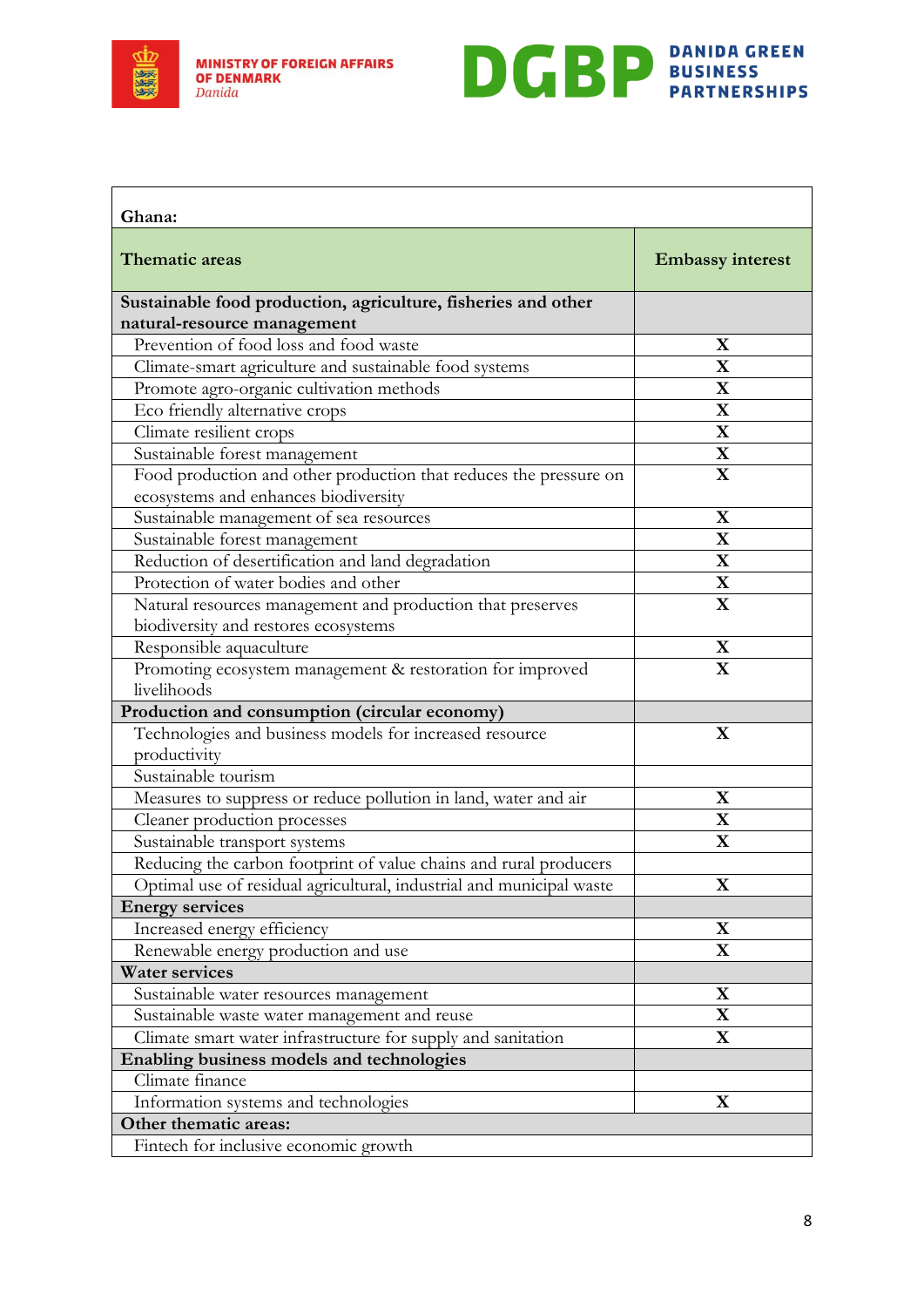



<span id="page-8-0"></span>

| Indonesia:                                                                                   |                         |
|----------------------------------------------------------------------------------------------|-------------------------|
| <b>Thematic areas</b>                                                                        | <b>Embassy interest</b> |
| Sustainable food production, agriculture, fisheries and other<br>natural-resource management |                         |
| Prevention of food loss and food waste                                                       | X                       |
| Climate-smart agriculture and sustainable food systems                                       | $\mathbf X$             |
| Promote agro-organic cultivation methods                                                     | $\mathbf X$             |
| Eco friendly alternative crops                                                               | $\mathbf X$             |
| Climate resilient crops                                                                      | $\overline{\mathbf{X}}$ |
| Sustainable forest management                                                                |                         |
| Food production and other production that reduces the pressure on                            | $\mathbf X$             |
| ecosystems and enhances biodiversity                                                         |                         |
| Sustainable management of sea resources                                                      |                         |
| Sustainable forest management                                                                | $\mathbf X$             |
| Reduction of desertification and land degradation                                            |                         |
| Protection of water bodies and other                                                         |                         |
| Natural resources management and production that preserves                                   | $\mathbf X$             |
| biodiversity and restores ecosystems                                                         |                         |
| Responsible aquaculture                                                                      | $\mathbf X$             |
| Promoting ecosystem management & restoration for improved                                    |                         |
| livelihoods                                                                                  |                         |
| Production and consumption (circular economy)                                                |                         |
| Technologies and business models for increased resource                                      | X                       |
| productivity                                                                                 |                         |
| Sustainable tourism                                                                          |                         |
| Measures to suppress or reduce pollution in land, water and air                              | $\mathbf X$             |
| Cleaner production processes                                                                 | $\mathbf X$             |
| Sustainable transport systems                                                                | $\mathbf X$             |
| Reducing the carbon footprint of value chains and rural producers                            |                         |
| Optimal use of residual agricultural, industrial and municipal waste                         | $\bf{X}$                |
| <b>Energy services</b>                                                                       |                         |
| Increased energy efficiency                                                                  | $\mathbf X$             |
| Renewable energy production and use                                                          | $\mathbf X$             |
| <b>Water services</b>                                                                        |                         |
| Sustainable water resources management                                                       |                         |
| Sustainable waste water management and reuse                                                 |                         |
| Climate smart water infrastructure for supply and sanitation                                 |                         |
| Enabling business models and technologies                                                    |                         |
| Climate finance                                                                              | X                       |
| Information systems and technologies                                                         | $\mathbf X$             |
| Other thematic areas:                                                                        |                         |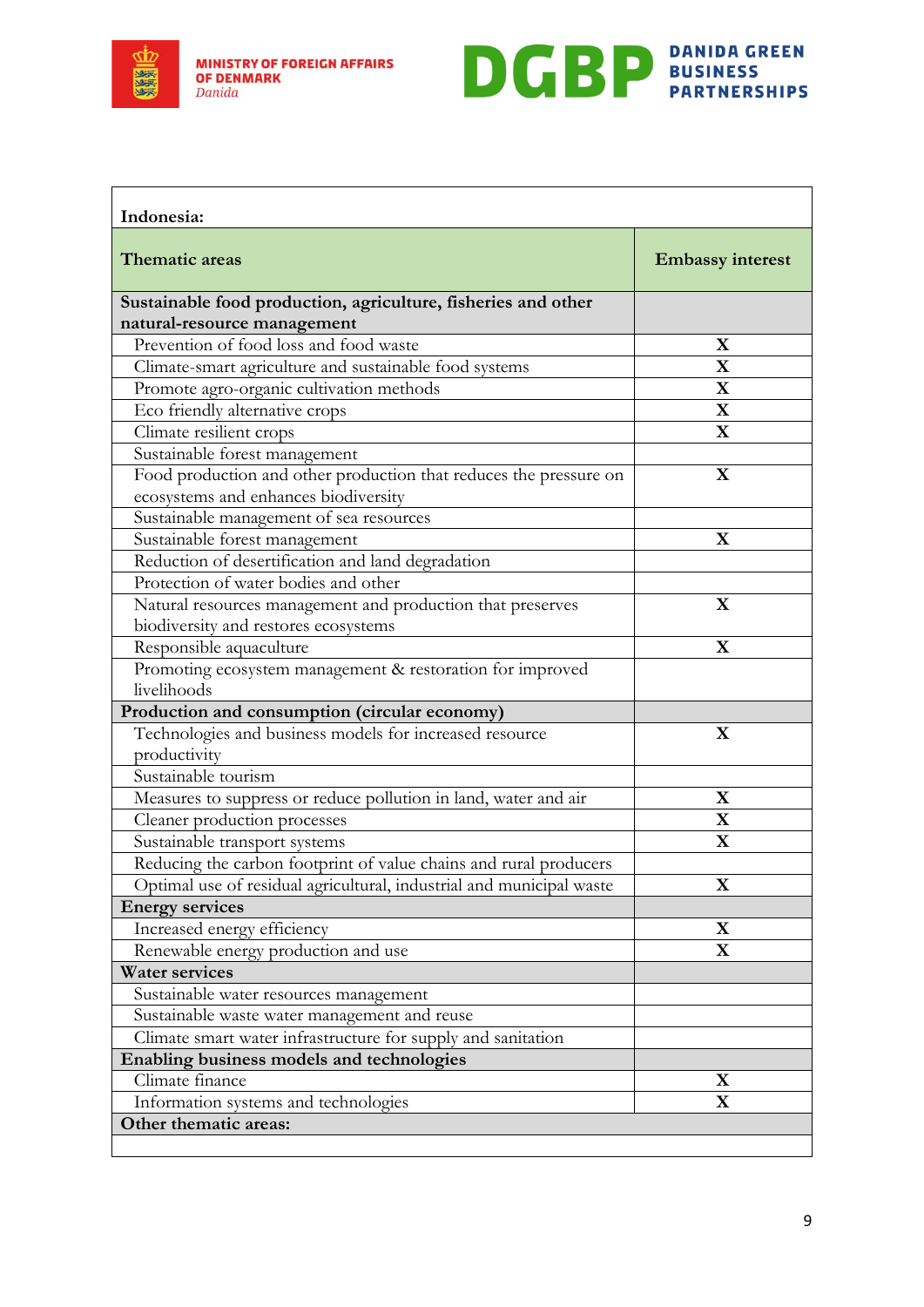



<span id="page-9-0"></span>

| Kenya:                                                                                                    |                         |
|-----------------------------------------------------------------------------------------------------------|-------------------------|
| <b>Thematic areas</b>                                                                                     | <b>Embassy interest</b> |
| Sustainable food production, agriculture, fisheries and other                                             |                         |
| natural-resource management                                                                               |                         |
| Prevention of food loss and food waste                                                                    | X                       |
| Climate-smart agriculture and sustainable food systems                                                    | $\mathbf X$             |
| Promote agro-organic cultivation methods                                                                  | $\mathbf X$             |
| Eco friendly alternative crops                                                                            | $\mathbf X$             |
| Climate resilient crops                                                                                   | $\mathbf X$             |
| Sustainable forest management                                                                             | $\overline{\mathbf{X}}$ |
| Food production and other production that reduces the pressure on<br>ecosystems and enhances biodiversity | $\mathbf X$             |
| Sustainable management of sea resources                                                                   | $\mathbf X$             |
| Sustainable forest management                                                                             | $\mathbf X$             |
| Reduction of desertification and land degradation                                                         | $\mathbf X$             |
| Protection of water bodies and other                                                                      | $\mathbf X$             |
| Natural resources management and production that preserves                                                | $\mathbf X$             |
| biodiversity and restores ecosystems                                                                      |                         |
| Responsible aquaculture                                                                                   | $\mathbf X$             |
| Promoting ecosystem management & restoration for improved                                                 | $\mathbf X$             |
| livelihoods                                                                                               |                         |
| Production and consumption (circular economy)                                                             |                         |
| Technologies and business models for increased resource<br>productivity                                   | $\mathbf X$             |
| Sustainable tourism                                                                                       | $\mathbf X$             |
| Measures to suppress or reduce pollution in land, water and air                                           | $\mathbf X$             |
| Cleaner production processes                                                                              | $\mathbf X$             |
| Sustainable transport systems                                                                             | $\mathbf X$             |
| Reducing the carbon footprint of value chains and rural producers                                         | $\overline{\mathbf{X}}$ |
| Optimal use of residual agricultural, industrial and municipal waste                                      | $\bf{X}$                |
| <b>Energy services</b>                                                                                    |                         |
| Increased energy efficiency                                                                               | $\mathbf X$             |
| Renewable energy production and use                                                                       | $\mathbf X$             |
| <b>Water services</b>                                                                                     |                         |
| Sustainable water resources management                                                                    | $\mathbf X$             |
| Sustainable waste water management and reuse                                                              | $\mathbf X$             |
| Climate smart water infrastructure for supply and sanitation                                              | $\mathbf X$             |
| Enabling business models and technologies                                                                 |                         |
| Climate finance                                                                                           | X                       |
| Information systems and technologies                                                                      | $\mathbf X$             |
| Other thematic areas:                                                                                     |                         |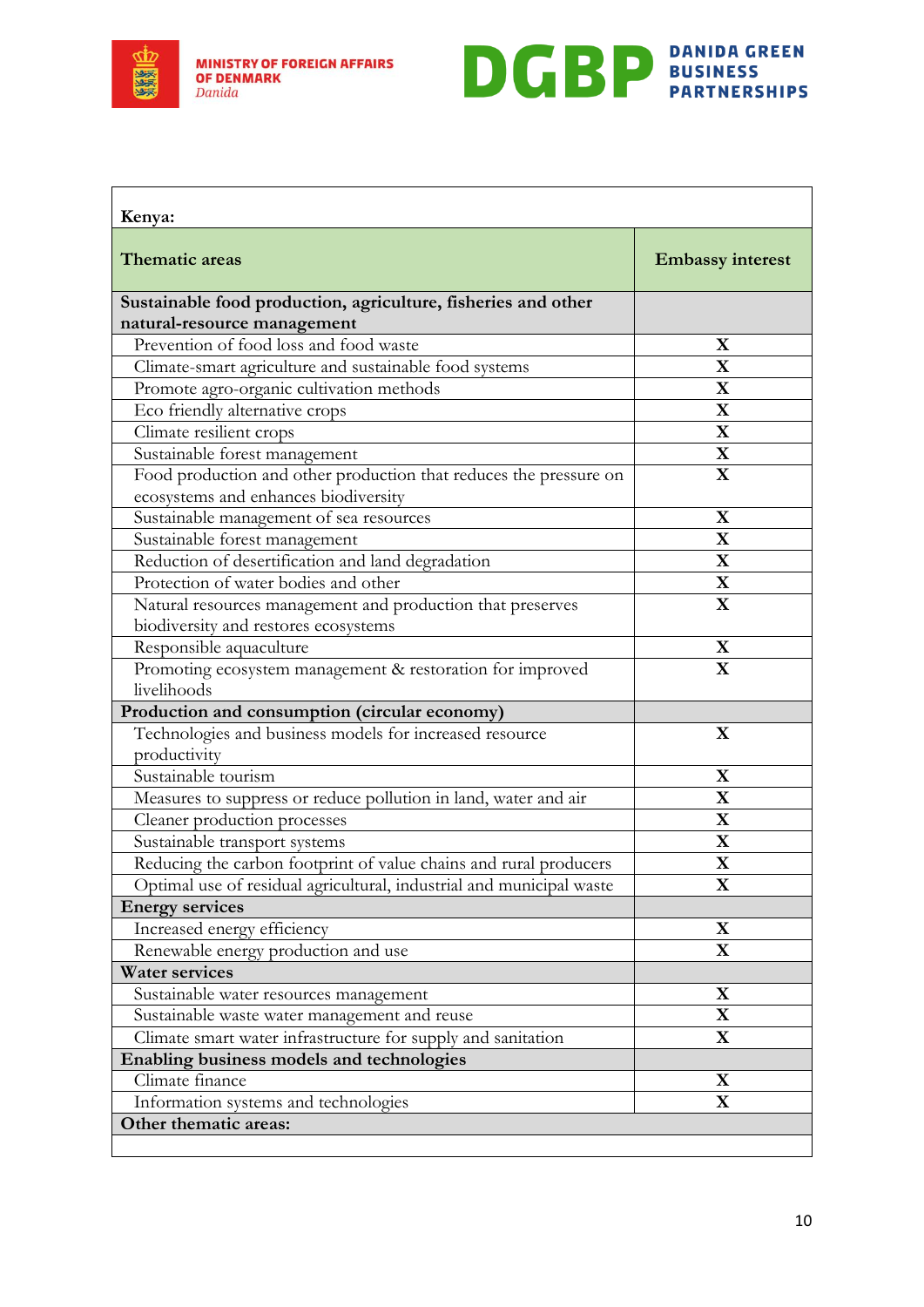



<span id="page-10-0"></span>

| Mali:                                                                                        |                         |
|----------------------------------------------------------------------------------------------|-------------------------|
| <b>Thematic areas</b>                                                                        | <b>Embassy interest</b> |
| Sustainable food production, agriculture, fisheries and other<br>natural-resource management |                         |
| Prevention of food loss and food waste                                                       | X                       |
| Climate-smart agriculture and sustainable food systems                                       | $\mathbf X$             |
| Promote agro-organic cultivation methods                                                     | $\mathbf X$             |
| Eco friendly alternative crops                                                               | $\mathbf X$             |
| Climate resilient crops                                                                      | $\mathbf X$             |
| Sustainable forest management                                                                | $\mathbf X$             |
| Food production and other production that reduces the pressure on                            | $\mathbf X$             |
| ecosystems and enhances biodiversity                                                         |                         |
| Sustainable management of sea resources                                                      |                         |
| Sustainable forest management                                                                | X                       |
| Reduction of desertification and land degradation                                            | $\mathbf X$             |
| Protection of water bodies and other                                                         | $\mathbf X$             |
| Natural resources management and production that preserves                                   | $\mathbf X$             |
| biodiversity and restores ecosystems                                                         |                         |
| Responsible aquaculture                                                                      |                         |
| Promoting ecosystem management & restoration for improved                                    | $\mathbf X$             |
| livelihoods                                                                                  |                         |
| Production and consumption (circular economy)                                                |                         |
| Technologies and business models for increased resource                                      | $\mathbf X$             |
| productivity                                                                                 |                         |
| Sustainable tourism                                                                          |                         |
| Measures to suppress or reduce pollution in land, water and air                              | X                       |
| Cleaner production processes                                                                 | $\overline{\mathbf{X}}$ |
| Sustainable transport systems                                                                |                         |
| Reducing the carbon footprint of value chains and rural producers                            | $\mathbf X$             |
| Optimal use of residual agricultural, industrial and municipal waste                         | X                       |
| <b>Energy services</b>                                                                       |                         |
| Increased energy efficiency                                                                  | $\mathbf X$             |
| Renewable energy production and use                                                          | $\mathbf X$             |
| <b>Water services</b>                                                                        |                         |
| Sustainable water resources management                                                       | $\mathbf X$             |
| Sustainable waste water management and reuse                                                 | $\mathbf X$             |
| Climate smart water infrastructure for supply and sanitation                                 | $\mathbf X$             |
| Enabling business models and technologies                                                    |                         |
| Climate finance                                                                              | X                       |
| Information systems and technologies                                                         | $\mathbf X$             |
| Other thematic areas:                                                                        |                         |
| Green job opportunities for youth and marginalized groups                                    |                         |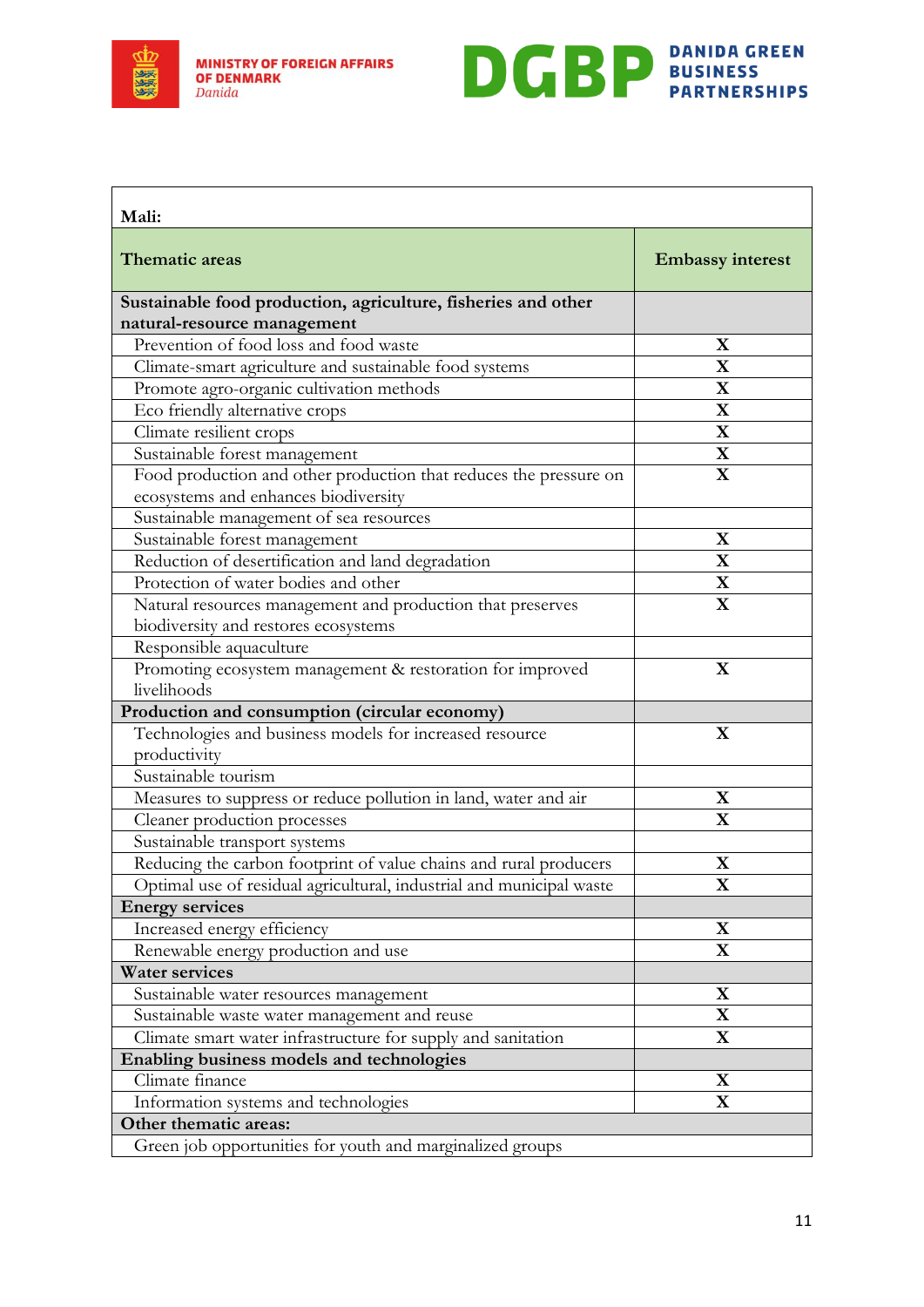



<span id="page-11-0"></span>

| Morocco:                                                             |                         |
|----------------------------------------------------------------------|-------------------------|
| <b>Thematic areas</b>                                                | <b>Embassy interest</b> |
| Sustainable food production, agriculture, fisheries and other        |                         |
| natural-resource management                                          |                         |
| Prevention of food loss and food waste                               |                         |
| Climate-smart agriculture and sustainable food systems               | $\mathbf X$             |
| Promote agro-organic cultivation methods                             |                         |
| Eco friendly alternative crops                                       |                         |
| Climate resilient crops                                              |                         |
| Sustainable forest management                                        |                         |
| Food production and other production that reduces the pressure on    |                         |
| ecosystems and enhances biodiversity                                 |                         |
| Sustainable management of sea resources                              |                         |
| Sustainable forest management                                        |                         |
| Reduction of desertification and land degradation                    | X                       |
| Protection of water bodies and other                                 | $\mathbf X$             |
| Natural resources management and production that preserves           | $\mathbf X$             |
| biodiversity and restores ecosystems                                 |                         |
| Responsible aquaculture                                              | $\mathbf X$             |
| Promoting ecosystem management & restoration for improved            |                         |
| livelihoods                                                          |                         |
| Production and consumption (circular economy)                        |                         |
| Technologies and business models for increased resource              | X                       |
| productivity                                                         |                         |
| Sustainable tourism                                                  |                         |
| Measures to suppress or reduce pollution in land, water and air      | $\mathbf X$             |
| Cleaner production processes                                         | $\mathbf X$             |
| Sustainable transport systems                                        | $\mathbf X$             |
| Reducing the carbon footprint of value chains and rural producers    |                         |
| Optimal use of residual agricultural, industrial and municipal waste | $\bf{X}$                |
| <b>Energy services</b>                                               |                         |
| Increased energy efficiency                                          | $\mathbf X$             |
| Renewable energy production and use                                  | $\mathbf X$             |
| <b>Water services</b>                                                |                         |
| Sustainable water resources management                               | $\mathbf X$             |
| Sustainable waste water management and reuse                         | $\mathbf X$             |
| Climate smart water infrastructure for supply and sanitation         |                         |
| Enabling business models and technologies                            |                         |
| Climate finance                                                      |                         |
| Information systems and technologies                                 | $\mathbf X$             |
| Other thematic areas:                                                |                         |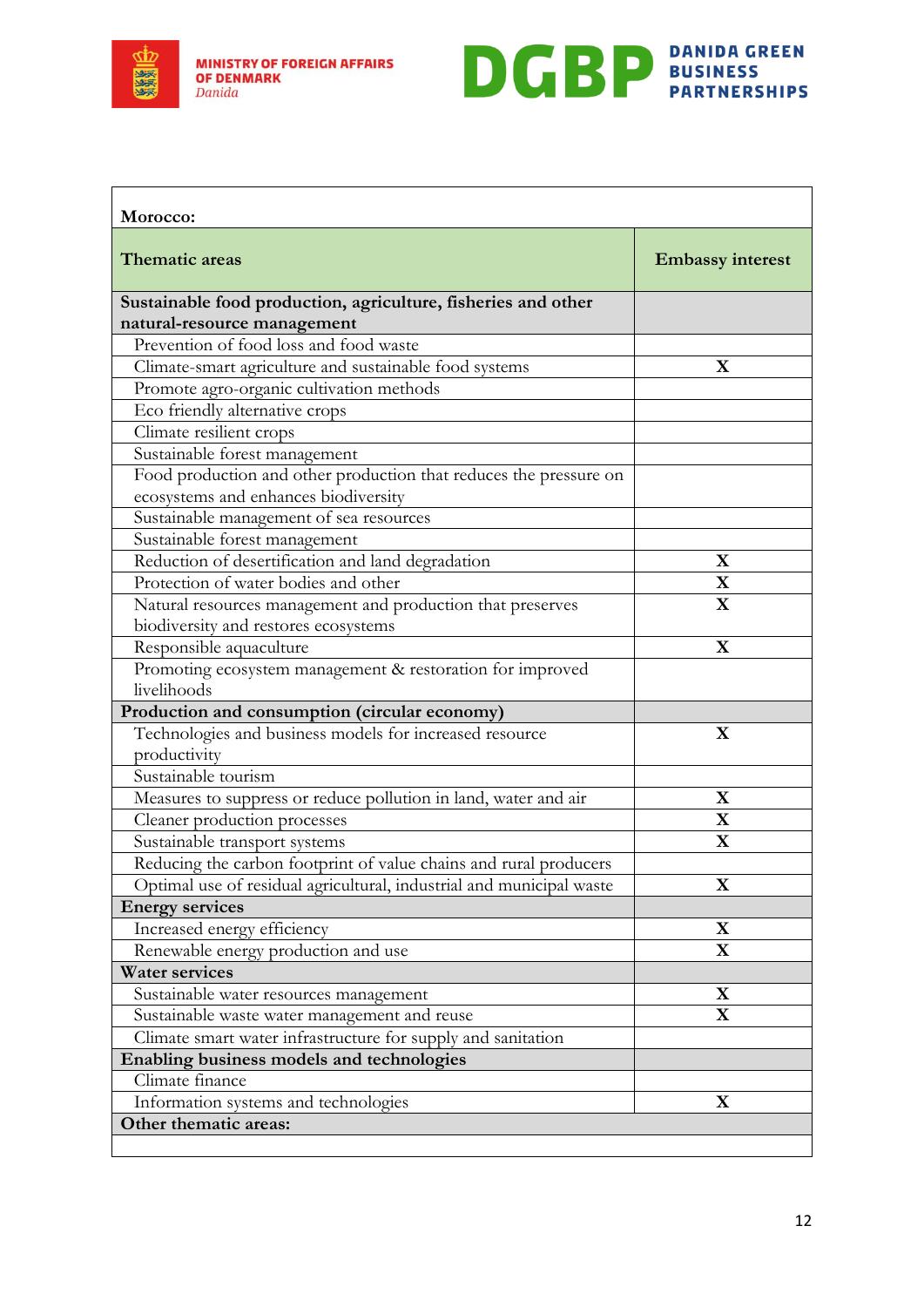

<span id="page-12-0"></span>**r** 

**MINISTRY OF FOREIGN AFFAIRS OF DENMARK** Danida



٦

| Niger:                                                               |                         |
|----------------------------------------------------------------------|-------------------------|
| Thematic areas                                                       | <b>Embassy interest</b> |
| Sustainable food production, agriculture, fisheries and other        |                         |
| natural-resource management                                          |                         |
| Prevention of food loss and food waste                               |                         |
| Climate-smart agriculture and sustainable food systems               | X                       |
| Promote agro-organic cultivation methods                             |                         |
| Eco friendly alternative crops                                       | $\mathbf X$             |
| Climate resilient crops                                              | $\mathbf X$             |
| Sustainable forest management                                        |                         |
| Food production and other production that reduces the pressure on    |                         |
| ecosystems and enhances biodiversity                                 |                         |
| Sustainable management of sea resources                              |                         |
| Sustainable forest management                                        |                         |
| Reduction of desertification and land degradation                    | X                       |
| Protection of water bodies and other                                 | $\mathbf{X}$            |
| Natural resources management and production that preserves           |                         |
| biodiversity and restores ecosystems                                 |                         |
| Responsible aquaculture                                              |                         |
| Promoting ecosystem management & restoration for improved            |                         |
| livelihoods                                                          |                         |
| Production and consumption (circular economy)                        |                         |
| Technologies and business models for increased resource              |                         |
| productivity                                                         |                         |
| Sustainable tourism                                                  |                         |
| Measures to suppress or reduce pollution in land, water and air      |                         |
| Cleaner production processes                                         |                         |
| Sustainable transport systems                                        |                         |
| Reducing the carbon footprint of value chains and rural producers    |                         |
| Optimal use of residual agricultural, industrial and municipal waste |                         |
| <b>Energy services</b>                                               |                         |
| Increased energy efficiency                                          |                         |
| Renewable energy production and use                                  | $\mathbf X$             |
| <b>Water services</b>                                                |                         |
| Sustainable water resources management                               | $\mathbf X$             |
| Sustainable waste water management and reuse                         | $\mathbf X$             |
| Climate smart water infrastructure for supply and sanitation         | $\mathbf X$             |
| Enabling business models and technologies                            |                         |
| Climate finance                                                      | $\mathbf X$             |
| Information systems and technologies                                 | $\mathbf X$             |
| Other thematic areas:                                                |                         |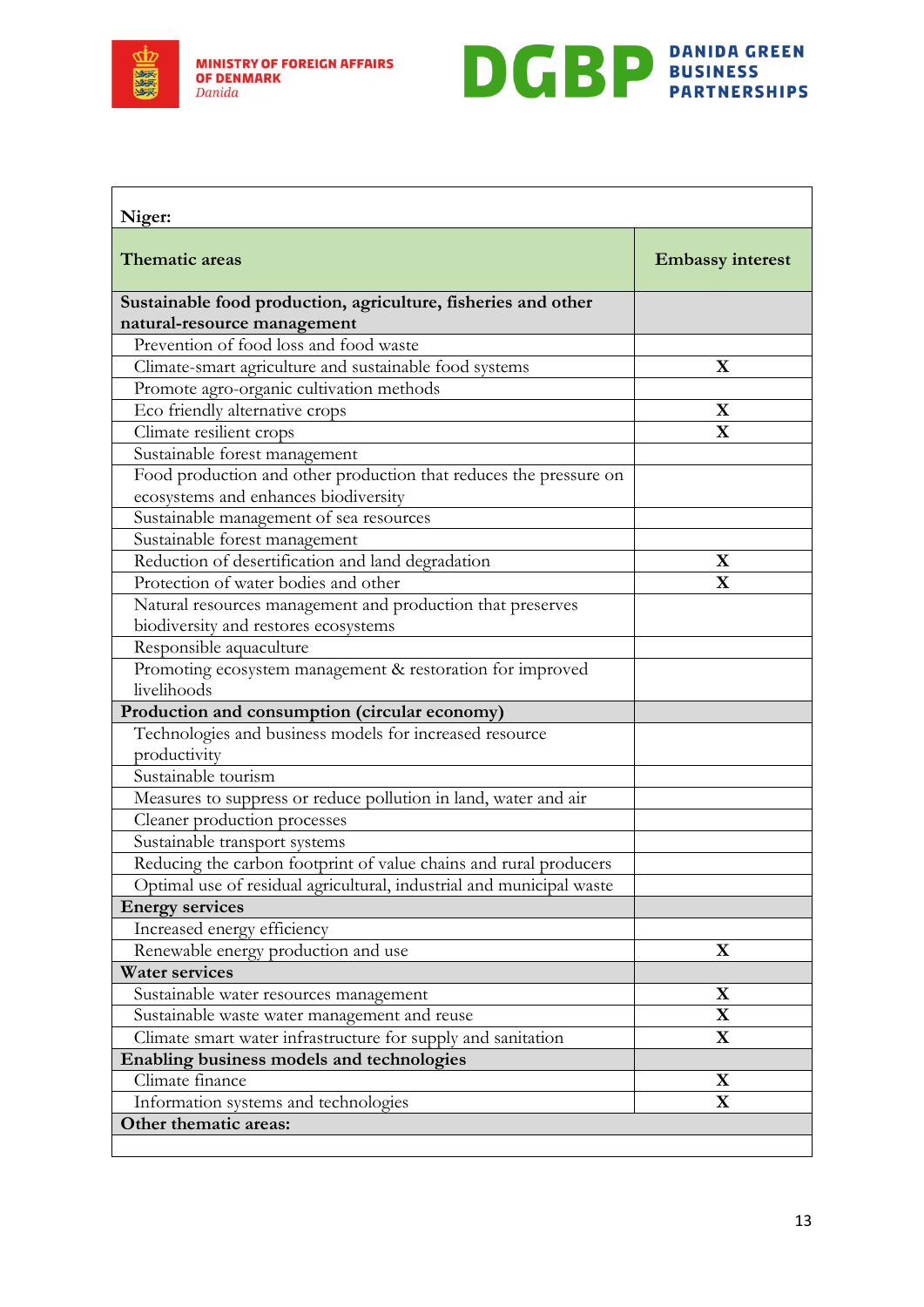



<span id="page-13-0"></span>

| Nigeria:                                                                                                  |                         |
|-----------------------------------------------------------------------------------------------------------|-------------------------|
| <b>Thematic areas</b>                                                                                     | <b>Embassy interest</b> |
| Sustainable food production, agriculture, fisheries and other                                             |                         |
| natural-resource management                                                                               |                         |
| Prevention of food loss and food waste                                                                    | X                       |
| Climate-smart agriculture and sustainable food systems                                                    | $\mathbf X$             |
| Promote agro-organic cultivation methods                                                                  | $\mathbf X$             |
| Eco friendly alternative crops                                                                            | $\mathbf X$             |
| Climate resilient crops                                                                                   | $\mathbf X$             |
| Sustainable forest management                                                                             |                         |
| Food production and other production that reduces the pressure on<br>ecosystems and enhances biodiversity | $\mathbf X$             |
| Sustainable management of sea resources                                                                   | $\mathbf X$             |
| Sustainable forest management                                                                             | $\mathbf X$             |
| Reduction of desertification and land degradation                                                         | $\mathbf X$             |
| Protection of water bodies and other                                                                      | $\mathbf X$             |
| Natural resources management and production that preserves                                                | $\mathbf X$             |
| biodiversity and restores ecosystems                                                                      |                         |
| Responsible aquaculture                                                                                   | $\mathbf X$             |
| Promoting ecosystem management & restoration for improved                                                 | $\mathbf X$             |
| livelihoods                                                                                               |                         |
| Production and consumption (circular economy)                                                             |                         |
| Technologies and business models for increased resource                                                   | $\mathbf X$             |
| productivity                                                                                              |                         |
| Sustainable tourism                                                                                       |                         |
| Measures to suppress or reduce pollution in land, water and air                                           | $\mathbf X$             |
| Cleaner production processes                                                                              | $\mathbf X$             |
| Sustainable transport systems                                                                             | $\mathbf X$             |
| Reducing the carbon footprint of value chains and rural producers                                         | $\overline{\mathbf{X}}$ |
| Optimal use of residual agricultural, industrial and municipal waste                                      | $\bf{X}$                |
| <b>Energy services</b>                                                                                    |                         |
| Increased energy efficiency                                                                               | $\mathbf X$             |
| Renewable energy production and use                                                                       | $\mathbf X$             |
| <b>Water services</b>                                                                                     |                         |
| Sustainable water resources management                                                                    | $\mathbf X$             |
| Sustainable waste water management and reuse                                                              | $\mathbf X$             |
| Climate smart water infrastructure for supply and sanitation                                              | $\mathbf X$             |
| Enabling business models and technologies                                                                 |                         |
| Climate finance                                                                                           | X                       |
| Information systems and technologies                                                                      | $\mathbf X$             |
| Other thematic areas:                                                                                     |                         |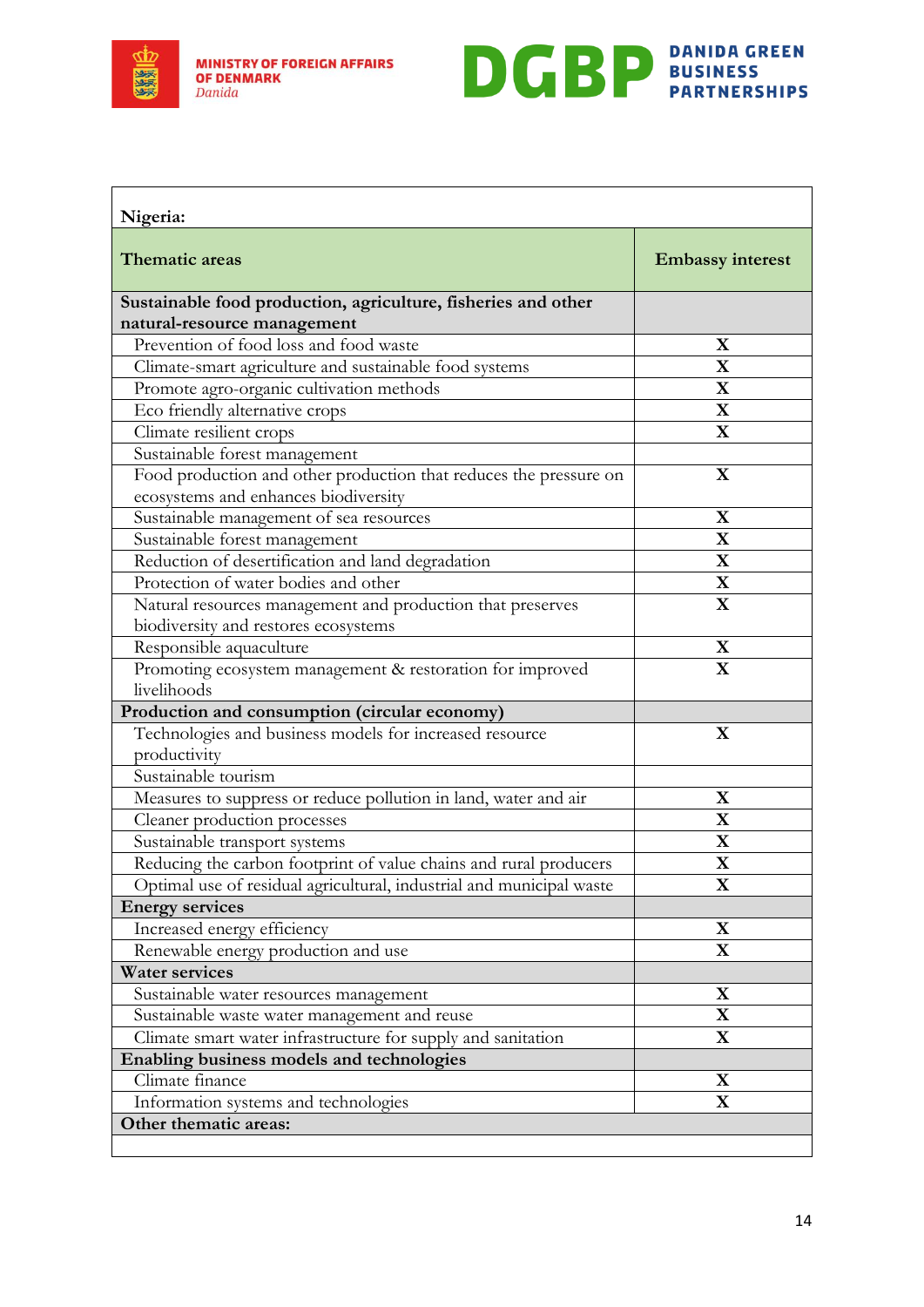



<span id="page-14-0"></span>

| Philippines:                                                         |                         |
|----------------------------------------------------------------------|-------------------------|
| <b>Thematic areas</b>                                                | <b>Embassy interest</b> |
| Sustainable food production, agriculture, fisheries and other        |                         |
| natural-resource management                                          |                         |
| Prevention of food loss and food waste                               | X                       |
| Climate-smart agriculture and sustainable food systems               | $\mathbf X$             |
| Promote agro-organic cultivation methods                             |                         |
| Eco friendly alternative crops                                       |                         |
| Climate resilient crops                                              |                         |
| Sustainable forest management                                        |                         |
| Food production and other production that reduces the pressure on    | X                       |
| ecosystems and enhances biodiversity                                 |                         |
| Sustainable management of sea resources                              | $\mathbf X$             |
| Sustainable forest management                                        |                         |
| Reduction of desertification and land degradation                    |                         |
| Protection of water bodies and other                                 |                         |
| Natural resources management and production that preserves           |                         |
| biodiversity and restores ecosystems                                 |                         |
| Responsible aquaculture                                              |                         |
| Promoting ecosystem management & restoration for improved            |                         |
| livelihoods                                                          |                         |
| Production and consumption (circular economy)                        |                         |
| Technologies and business models for increased resource              | X                       |
| productivity                                                         |                         |
| Sustainable tourism                                                  |                         |
| Measures to suppress or reduce pollution in land, water and air      | $\mathbf X$             |
| Cleaner production processes                                         | $\mathbf X$             |
| Sustainable transport systems                                        | $\mathbf X$             |
| Reducing the carbon footprint of value chains and rural producers    | $\mathbf X$             |
| Optimal use of residual agricultural, industrial and municipal waste | $\bf{X}$                |
| <b>Energy services</b>                                               |                         |
| Increased energy efficiency                                          | $\mathbf X$             |
| Renewable energy production and use                                  | $\mathbf X$             |
| <b>Water services</b>                                                |                         |
| Sustainable water resources management                               | $\mathbf X$             |
| Sustainable waste water management and reuse                         | $\mathbf X$             |
| Climate smart water infrastructure for supply and sanitation         | $\mathbf X$             |
| Enabling business models and technologies                            |                         |
| Climate finance                                                      | X                       |
| Information systems and technologies                                 | $\mathbf X$             |
| Other thematic areas:                                                |                         |
| Energy storage, Green buildings, Net Zero Buildings.                 |                         |
|                                                                      |                         |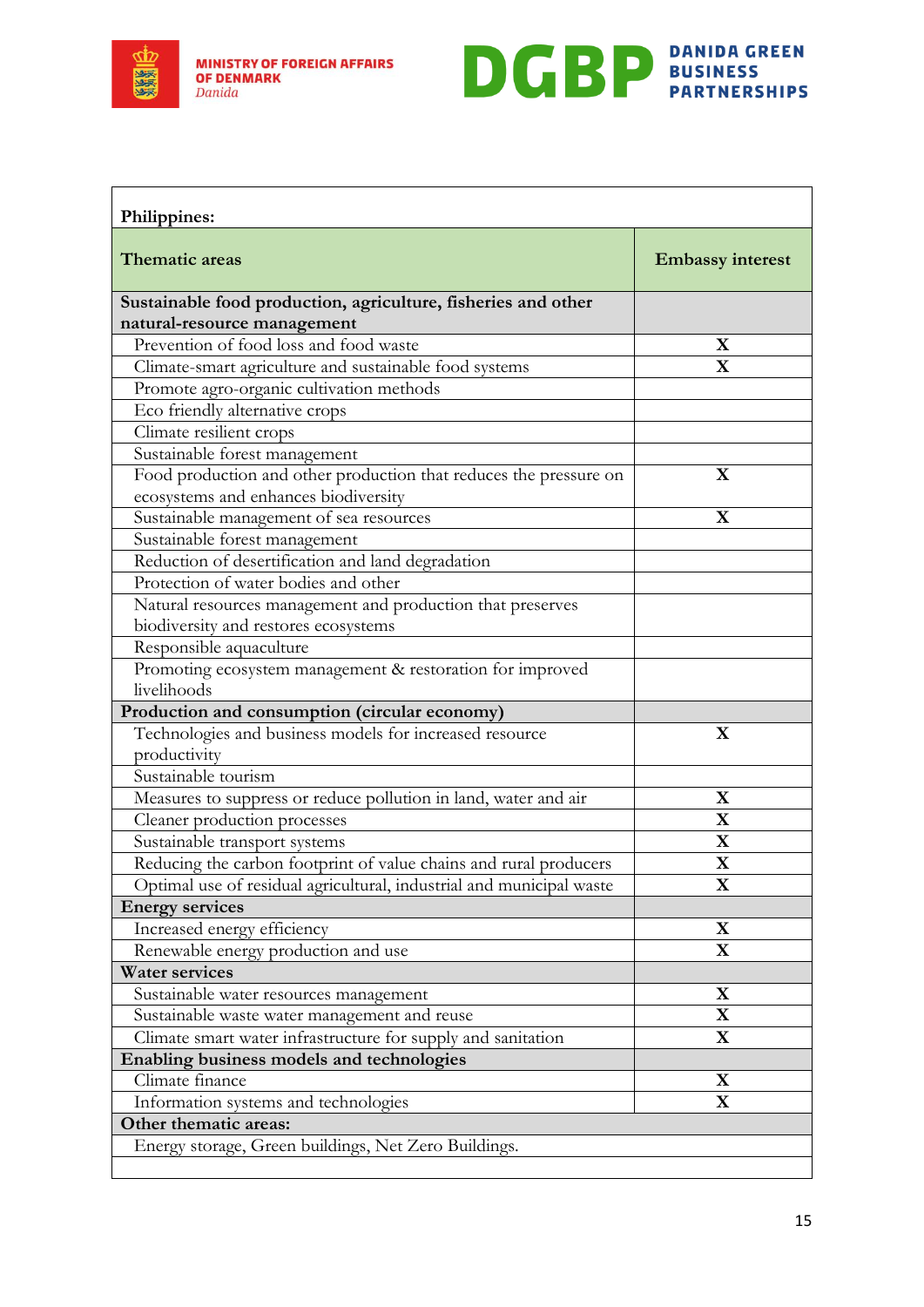

 $\mathsf{r}$ 



<span id="page-15-0"></span>

| Turkey:                                                              |                         |
|----------------------------------------------------------------------|-------------------------|
| Thematic areas                                                       | <b>Embassy interest</b> |
| Sustainable food production, agriculture, fisheries and other        |                         |
| natural-resource management                                          |                         |
| Prevention of food loss and food waste                               |                         |
| Climate-smart agriculture and sustainable food systems               |                         |
| Promote agro-organic cultivation methods                             |                         |
| Eco friendly alternative crops                                       |                         |
| Climate resilient crops                                              |                         |
| Sustainable forest management                                        |                         |
| Food production and other production that reduces the pressure on    |                         |
| ecosystems and enhances biodiversity                                 |                         |
| Sustainable management of sea resources                              |                         |
| Sustainable forest management                                        |                         |
| Reduction of desertification and land degradation                    |                         |
| Protection of water bodies and other                                 |                         |
| Natural resources management and production that preserves           |                         |
| biodiversity and restores ecosystems                                 |                         |
| Responsible aquaculture                                              |                         |
| Promoting ecosystem management & restoration for improved            |                         |
| livelihoods                                                          |                         |
| Production and consumption (circular economy)                        |                         |
| Technologies and business models for increased resource              |                         |
| productivity                                                         |                         |
| Sustainable tourism                                                  |                         |
| Measures to suppress or reduce pollution in land, water and air      |                         |
| Cleaner production processes                                         |                         |
| Sustainable transport systems                                        |                         |
| Reducing the carbon footprint of value chains and rural producers    |                         |
| Optimal use of residual agricultural, industrial and municipal waste |                         |
| <b>Energy services</b>                                               | $\mathbf{X}$            |
| Increased energy efficiency                                          | X                       |
| Renewable energy production and use                                  | $\mathbf X$             |
| <b>Water services</b>                                                |                         |
| Sustainable water resources management                               |                         |
| Sustainable waste water management and reuse                         |                         |
| Climate smart water infrastructure for supply and sanitation         |                         |
| Enabling business models and technologies                            |                         |
| Climate finance                                                      |                         |
| Information systems and technologies                                 |                         |
| Other thematic areas:                                                |                         |
|                                                                      |                         |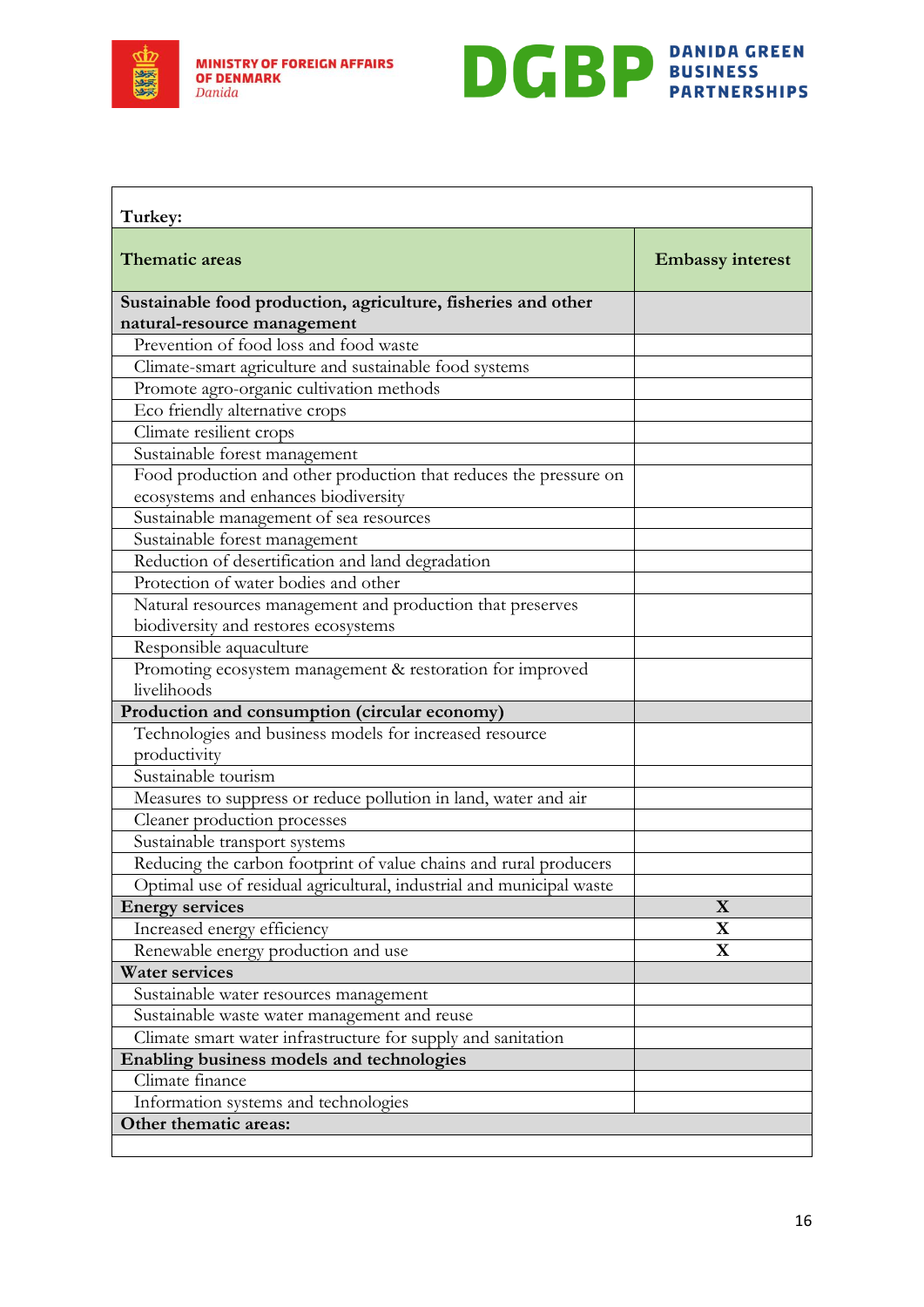



<span id="page-16-0"></span>

| Uganda:                                                                                                   |                         |
|-----------------------------------------------------------------------------------------------------------|-------------------------|
| <b>Thematic areas</b>                                                                                     | <b>Embassy interest</b> |
| Sustainable food production, agriculture, fisheries and other                                             |                         |
| natural-resource management                                                                               |                         |
| Prevention of food loss and food waste                                                                    |                         |
| Climate-smart agriculture and sustainable food systems                                                    | $\mathbf X$             |
| Promote agro-organic cultivation methods                                                                  | $\mathbf X$             |
| Eco friendly alternative crops                                                                            | $\mathbf X$             |
| Climate resilient crops                                                                                   | $\mathbf X$             |
| Sustainable forest management                                                                             | $\overline{\mathbf{X}}$ |
| Food production and other production that reduces the pressure on<br>ecosystems and enhances biodiversity | $\mathbf X$             |
| Sustainable management of sea resources                                                                   | $\mathbf X$             |
| Sustainable forest management                                                                             | $\mathbf X$             |
| Reduction of desertification and land degradation                                                         | $\mathbf X$             |
| Protection of water bodies and other                                                                      | $\mathbf X$             |
| Natural resources management and production that preserves                                                | $\mathbf X$             |
| biodiversity and restores ecosystems                                                                      |                         |
| Responsible aquaculture                                                                                   |                         |
| Promoting ecosystem management & restoration for improved                                                 | $\mathbf X$             |
| livelihoods                                                                                               |                         |
| Production and consumption (circular economy)                                                             |                         |
| Technologies and business models for increased resource                                                   | $\mathbf X$             |
| productivity                                                                                              |                         |
| Sustainable tourism                                                                                       |                         |
| Measures to suppress or reduce pollution in land, water and air                                           |                         |
| Cleaner production processes                                                                              |                         |
| Sustainable transport systems                                                                             | X                       |
| Reducing the carbon footprint of value chains and rural producers                                         | $\mathbf X$             |
| Optimal use of residual agricultural, industrial and municipal waste                                      | $\bf{X}$                |
| <b>Energy services</b>                                                                                    |                         |
| Increased energy efficiency                                                                               |                         |
| Renewable energy production and use                                                                       |                         |
| <b>Water services</b>                                                                                     |                         |
| Sustainable water resources management                                                                    | $\mathbf X$             |
| Sustainable waste water management and reuse                                                              | $\mathbf X$             |
| Climate smart water infrastructure for supply and sanitation                                              | $\mathbf X$             |
| Enabling business models and technologies                                                                 |                         |
| Climate finance                                                                                           | X                       |
| Information systems and technologies                                                                      | $\mathbf X$             |
| Other thematic areas:                                                                                     |                         |